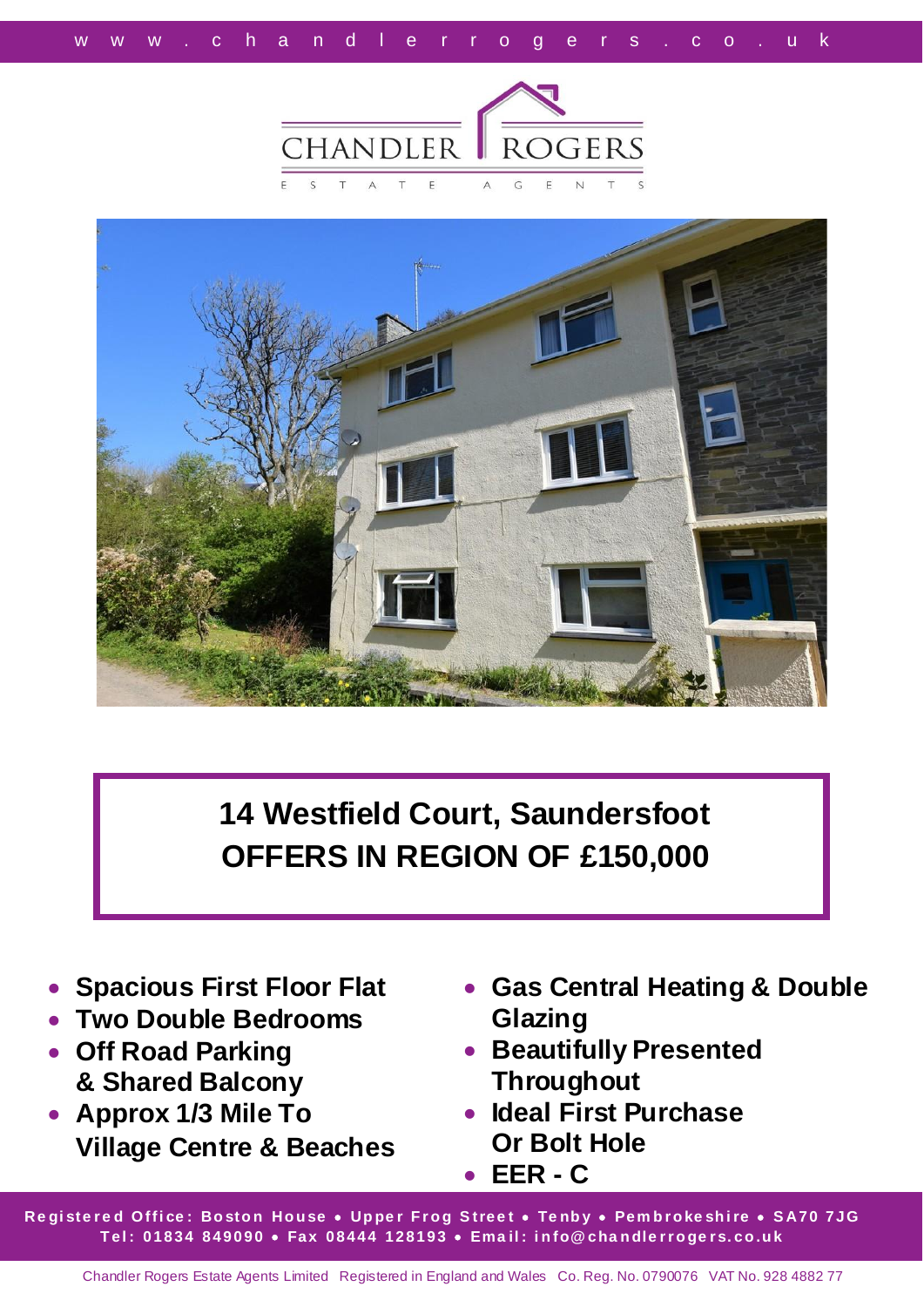

# **THE PROPERTY**

This spacious apartment is located in a quiet residential area approximately a third of a mile from Saundersfoot village centre, the beaches and pretty harbour. Situated on the first floor, the beautifully presented accommodation comprises Entrance Hall, Lounge/Dining Room, Kitchen, Two Double Bedrooms, Bathroom and separate WC. There are also two generous storage cupboards within the flat and two further cupboards and shared balcony accessed from the shared hall. The property has been updated by the current owner to a very high specification with contemporary features such as designer upright radiators, solid oak doors and engineered oak flooring, it also benefits from gas fired central heating, off road parking and communal grounds. Saundersfoot is one of South Pembrokeshire's most popular seaside resorts and offers a variety of attractions and amenities.

#### **AGENT'S NOTE**

Commercial holiday letting is not permitted at Westfield Court

# **ENTRANCE HALL**

Enter through composite door to Hall. Large built-in cupboard. Doors to all rooms. Engineered oak flooring.

#### **LOUNGE/DINING ROOM**

17' 1" x 12' 11" (5.21m x 3.94m) A generous size room. Large window to front with rural outlook. Electric flame effect fire with oak beam mantel and surround. Ample space for lounge suite and dining table and chairs. Engineered oak flooring.

### **KITCHEN**

12' 6" x 7' 6" (3.81m x 2.29m) Window to rear with woodland views. Fitted with a range of base and wall units with matching worktop. Inset 1.5 stainless steel sink and drainer. Integral electric oven and four ring electric hob with extractor hood over. Integral dishwasher. Space and connection for upright fridge freezer and washing machine. Walk-in pantry cupboard with built in shelving housing Worcester gas fired combination boiler. Engineered oak flooring.



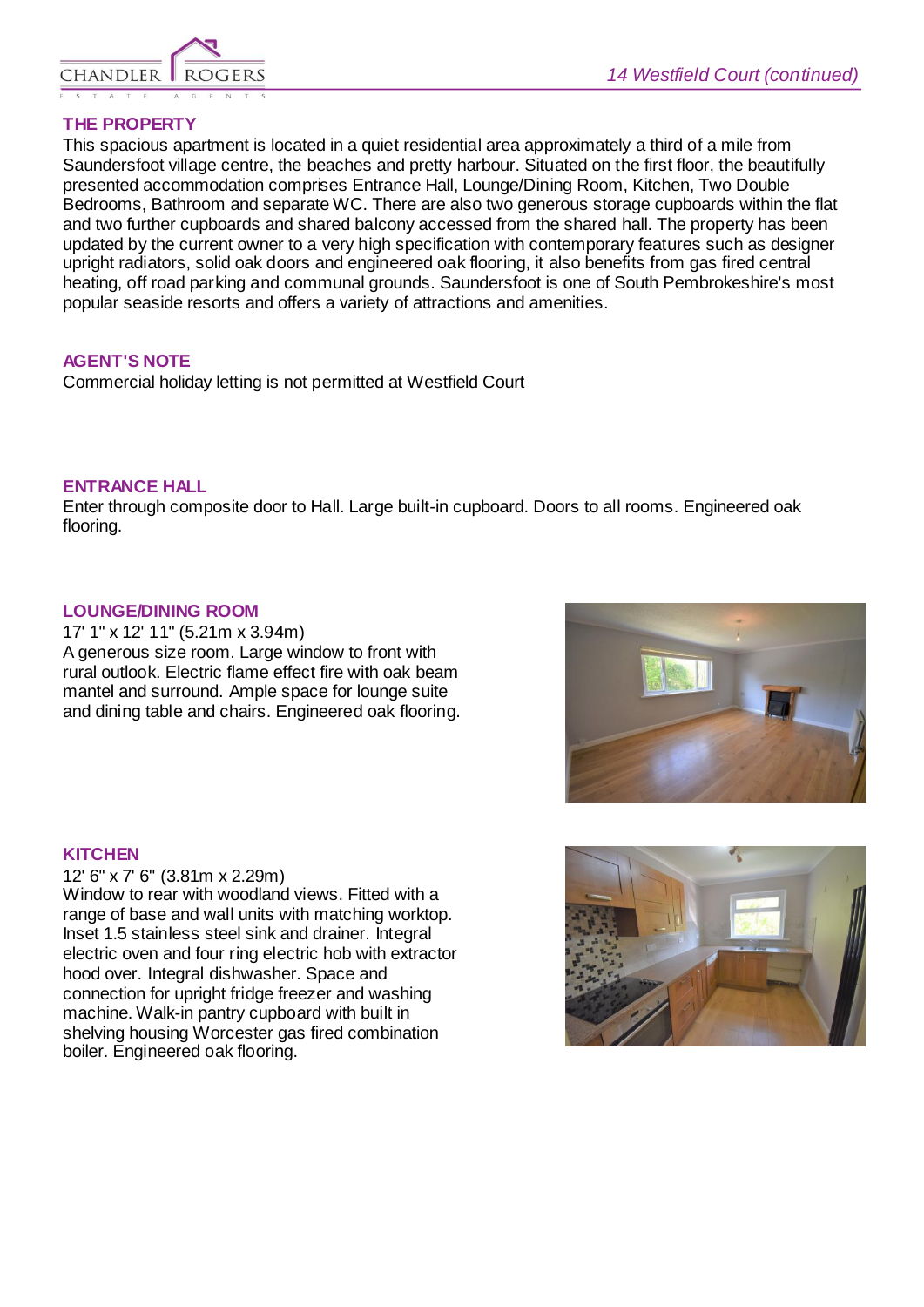

*14 Westfield Court (continued)*

Separate WC. Frosted window to rear. Part tiled walls. Vinyl flooring.



## **BATHROOM**

Frosted window to rear. Fitted with matching suite comprising panelled bath with electric shower over and pedestal wash hand basin. Part tiled walls. Vinyl flooring. Heated towel rail.

# **BEDROOM ONE**

12' 11" x 9' 7" (3.94m x 2.92m) A generous size double bedroom with window to front.

## **BEDROOM TWO**

11' 10" x 10' 5" (3.61m x 3.18m) Second good size double/twin bedroom with window to rear.





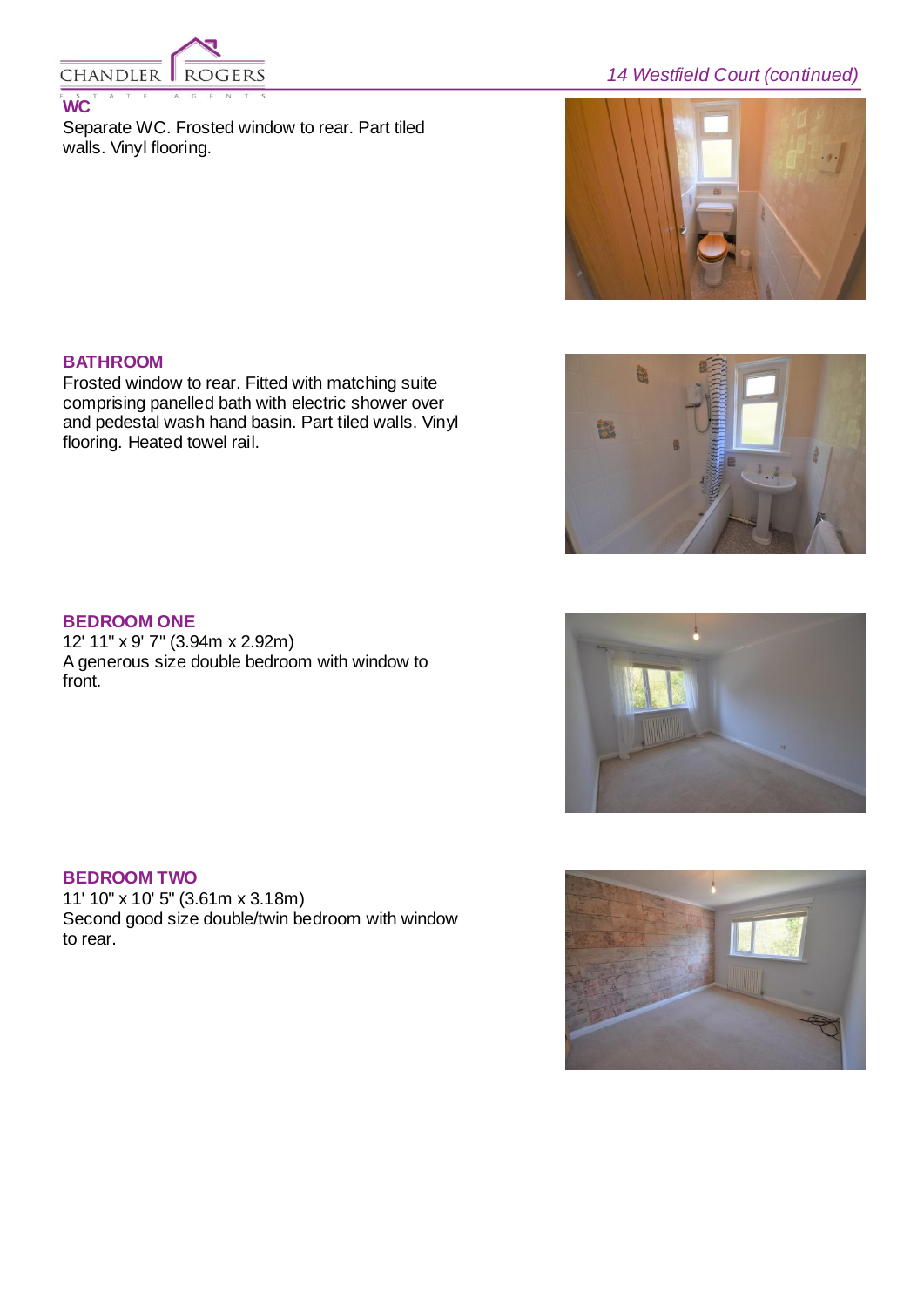

# *14 Westfield Court (continued)*

## **EXTERNALLY**

The shared hall on the first floor gives access to two walk-in cupboards, ideal for additional storage. There is also a shared balcony facing the rear of the property (shared with one other flat). There are parking facilities to the front and rear and communal grounds. The flat is situated in a good location for a level walk to the village.



#### **PROPERTY TENURE**

We understand the property to be Leasehold with 125 year Lease from 14th June 1998. Ground Rent £10 per annum. Service Charge is around £20 per month. Council Tax Band B

#### **DIRECTIONS**

From Tenby follow the A478 north. At the New Hedges roundabout turn right to Saundersfoot and proceed down the hill into the village. Follow the one way system and turn left onto the Ridgeway. Take the first left onto Westfield Road, follow the road for approximately a quarter of a mile and the property will be found on the right hand side.